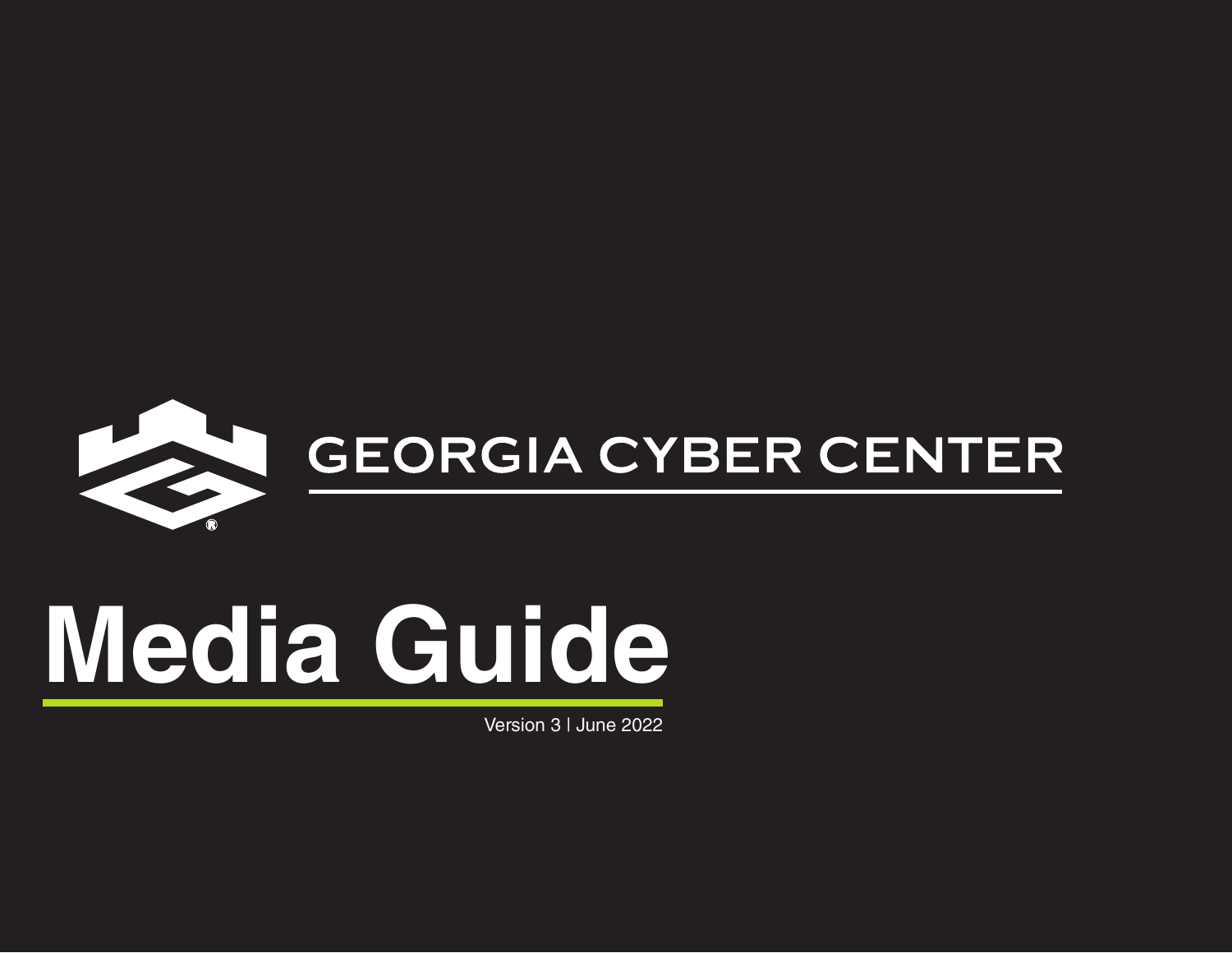### **About Us**

The Georgia Cyber Center is a unique public/private collaboration among academia, government, and the private sector. It is designed to meet the growing need for cybersecurity talent by addressing the cybersecurity workforce shortage with creative training solutions while shaping a culture of innovation.

#### **Hull McKnight Building**

The Hull McKnight building is home to certificate, undergraduate, graduate, and doctoral level programs in information technology, cybersecurity and cyber sciences offered by Augusta University and Augusta Technical College. Training to meet the current and future workforce needs for private industry as well as federal, state, and local government is a key focus in the Georgia Cyber Center's first building.

#### **Shaffer MacCartney Building**

The Shaffer MacCartney building fosters innovation and entrepreneurship while serving as a hub for technology startups. It also includes leasable space available to firms and organizations supporting the state's cybersecurity ecosystem. Resident partners can leverage the center's strategic resources while benefiting from the world-class collaboration between industry leaders, startup companies, academic institutions and federal/state government entities.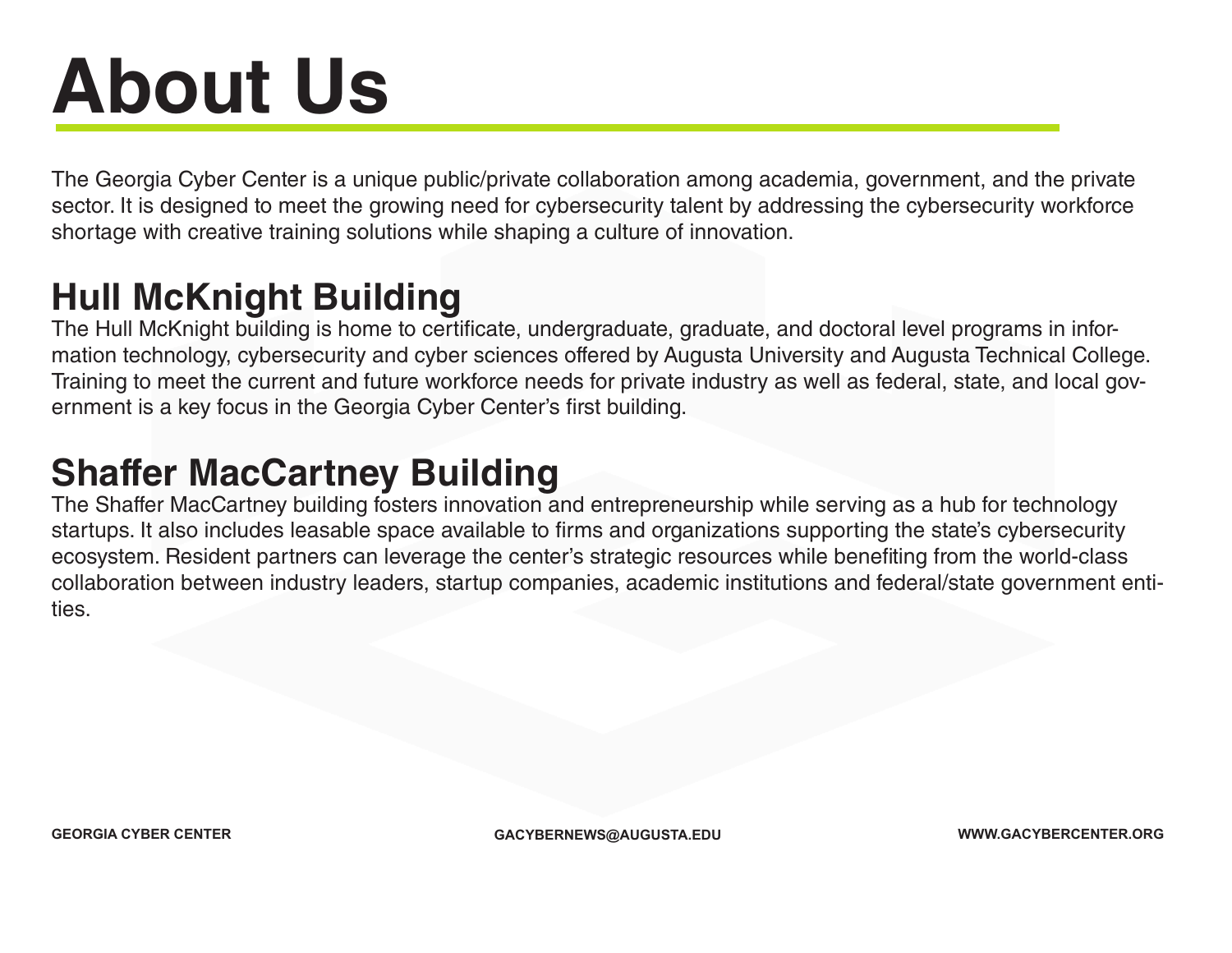### **Connect with Us**

### **Our Social Media Accounts**



@GACyberCenter @GACyberCenter @GACyberCenter





@GACyberCenter

#### **Hashtags**

# GACyberCenter

howdoyoucollaborate #

# GACyberAware

**GEORGIA CYBER CENTER GACYBERNEWS@AUGUSTA.EDU WWW.GACYBERCENTER.ORG**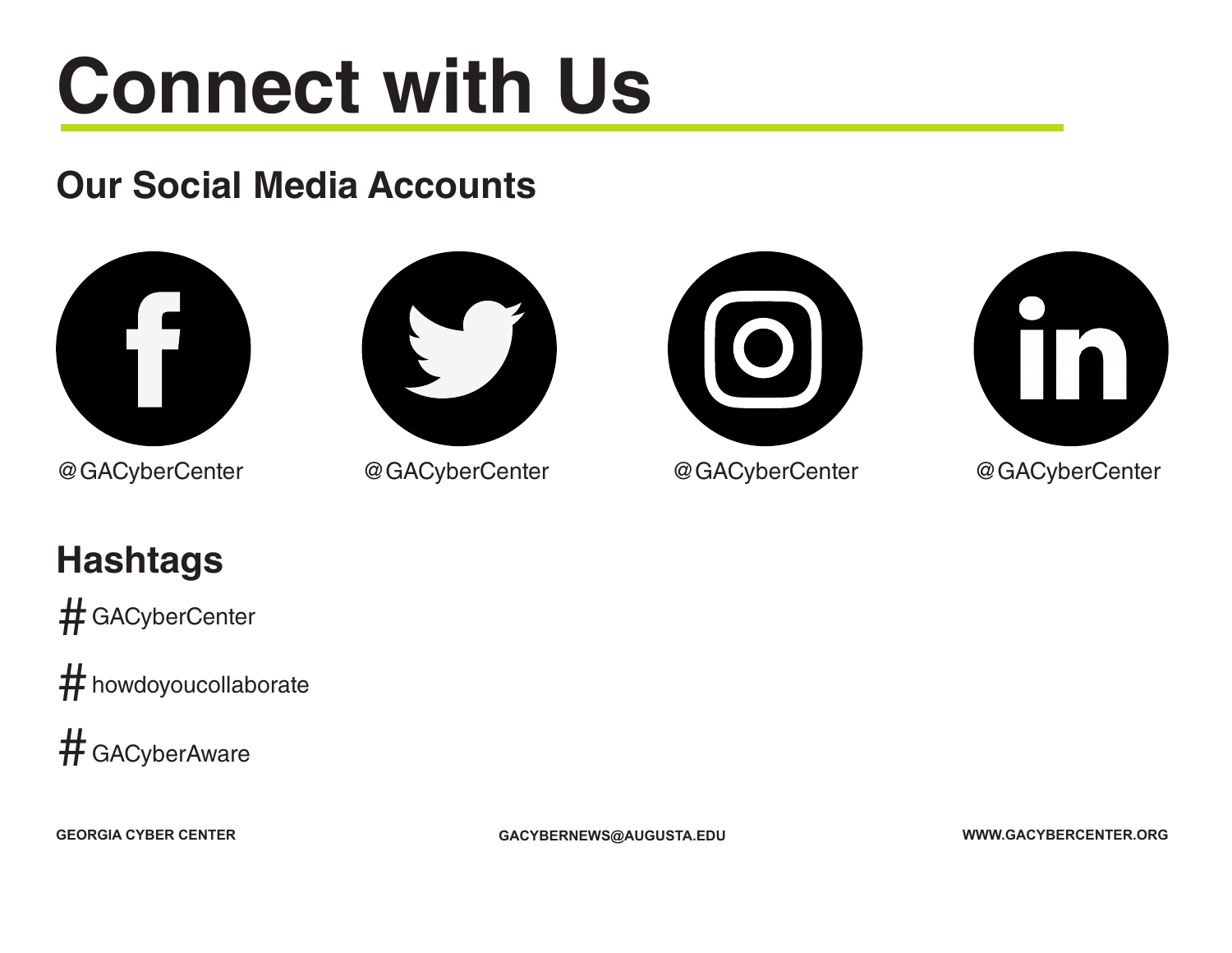### **Brand Elements**

#### **Using the Logo**

Logos are availabe for download on our website, www.gacybercenter.org, under the "Contact" section.

Please do not alter or distort any logos you may use.



CMYK: 72/41/43/10 RGB: 80/120/127 WEB: #50787f

**SM ORANGE**

CMYK: 9/80/97/1 RGB: 220/88/42 WEB: #dc582a

CMYK: 62/53/49/21 RGB: 99/100/103 WEB: #636467

CMYK: 0/0/0/100 RGB: 0/0/0 WEB: #000000

CMYK: 30/0/100/0 RGB: 193/215/46 WEB: #c1d72e

#### **COOL GREY 7**

CMYK: 43/34/33/1 RGB: 154/155/157 WEB: #9a9b9d

**GEORGIA CYBER CENTER GACYBERNEWS@AUGUSTA.EDU WWW.GACYBERCENTER.ORG**